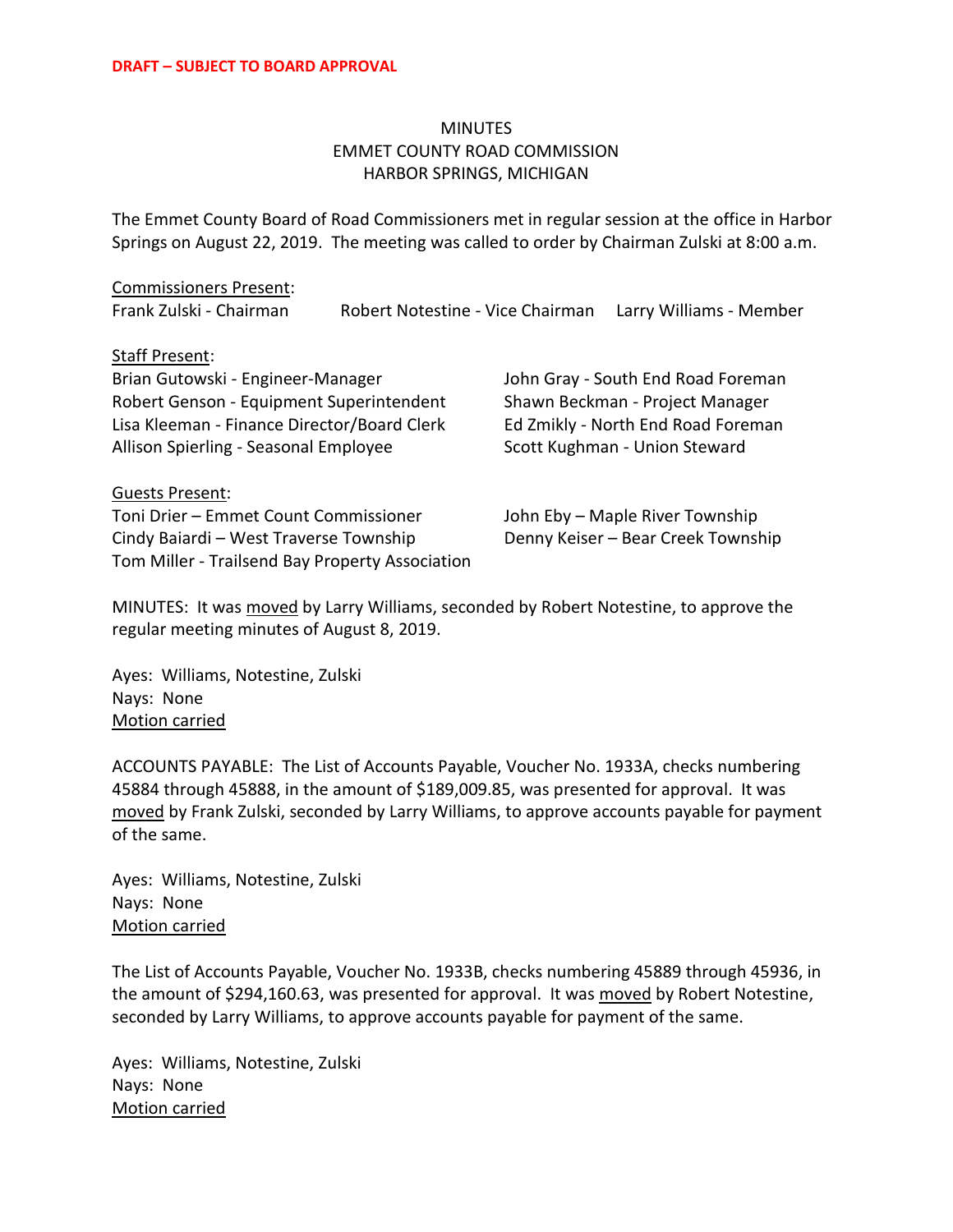Page 2 Minutes of 08/22/19 Board of Emmet County Road Commissioners

PAYROLL: Voucher No. 1934 for Payroll No. 17, checks numbering 54989 through 55048, for regular payroll in the amount of \$93,924.15, was presented for approval. It was moved by Robert Notestine, seconded by Larry Williams, to approve payroll for payment of the same.

Ayes: Williams, Notestine, Zulski Nays: None Motion carried

UNFINISHED BUSINESS:

- a. The award of the bid for the Pointe Drive Ultra-thin Asphalt Project in Wawatam Township will be postponed until next meeting.
- b. Signing the contract with Wawatam Township for the Pointe Drive Ultra-thin Asphalt Project has been postponed until the next meeting.

PUBLIC COMMENT: None

#### APPOINTMENTS: None

NEW BUSINESS:

a. It was moved by Frank Zulski, seconded by Robert Notestine, to vote the following for the Northern Michigan Association of Road Commissions Board 2019 Ballot:

President Mark Christensen, Montcalm Vice President Lorne Hase, Wexford Secretary/Treasurer Brenda Gordert, Midland Trustee Dave Pettersch, Gladwin

Ayes: Notestine, Williams, Zulski Nays: None Motion carried

b. It was moved by Frank Zulski, seconded by Robert Notestine, to approve the Engineer-Manager's final 3-year agreement as presented.

Ayes: Notestine, Williams, Zulski Nays: None Motion carried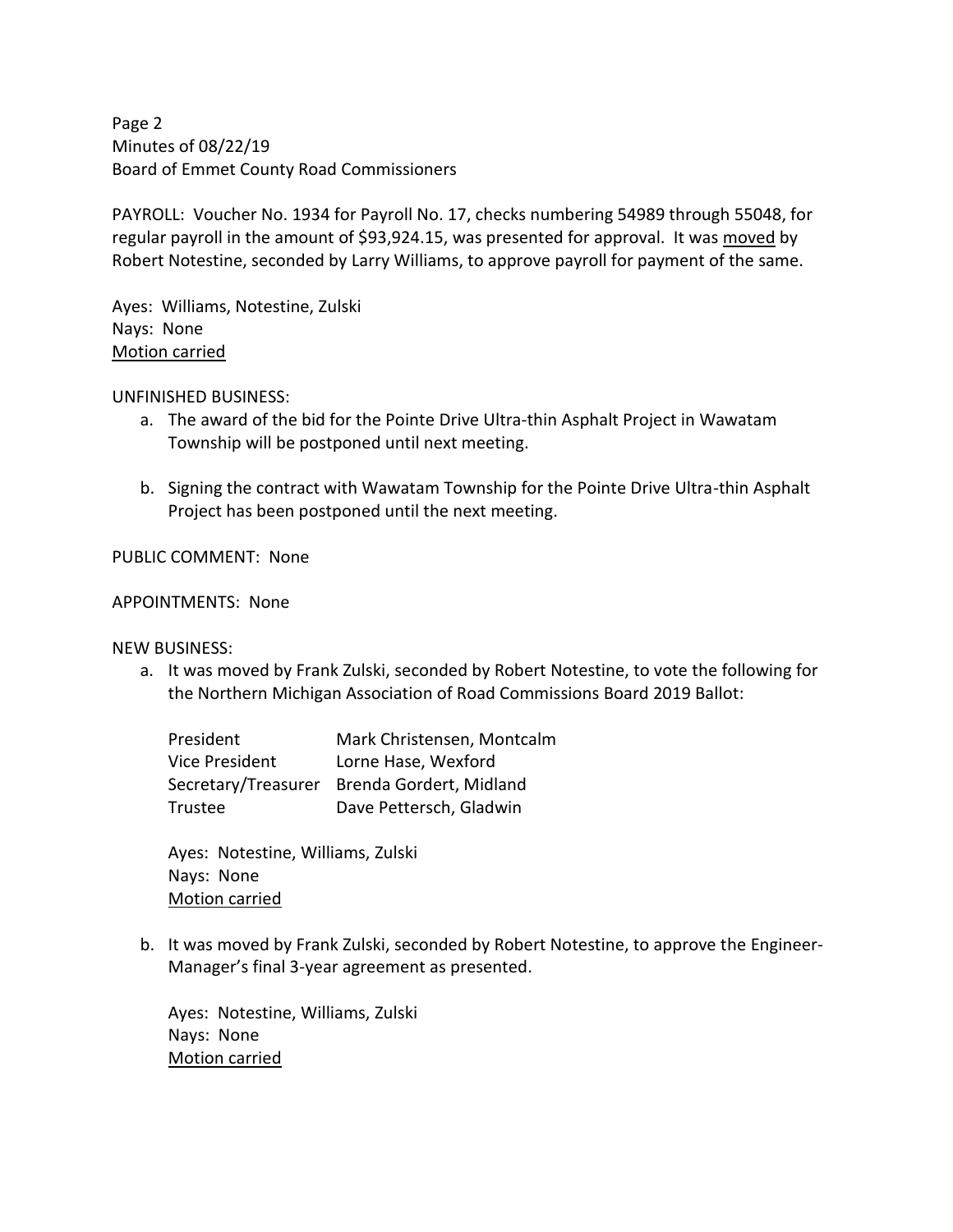Page 3 Minutes of 08/22/19 Board of Emmet County Road Commissioners

c. It was moved by Robert Notestine, seconded by Larry Williams, for the Board Chairman and Engineer-Manager to sign the Public Act 51, Section 18j, MCL 247.668j, Annual Certification of Employee-related Conditions.

Ayes: Notestine, Williams, Zulski Nays: None Motion carried

CORRESPONDENCE: None

ENGINEER-MANAGER'S REPORT: Gutowski reported the following:

- August 26, Monday, 10:00 a.m. Legislative Summit in Gaylord
- Beginning September 9 work hours change to 8 hours per day
- Thanked Tori Thompson and Lisa Kleeman for their work on the fair event
- Complimented Ed Zmikly and the crew for the chip seal
- Cherry Lane has developed a drainage issues and he is working with Department of Environment, Great Lakes, and Energy and will also contact our attorney as it is a complex situation
- He attended a Resort Township Meeting regarding a possible salt shed location on Cemetery Road and it was not well received by residents and some township officials. He is now considering a great location behind the county ambulance building and will be meeting today at 10:00 a.m. with Bob Wheaton, Frank Zulski, and Mike Reaves, Emmet County Deputy Administrator.
- Rieth-Riley's strike is going to affect some construction projects if it doesn't get settled soon and they will have to be moved to next year. Wilderness Park Drive and State Road projects are likely to be moved to 2020.
- August 28 & 29, Wednesday and Thursday MCRCSIP Meeting in Marquette
- Ely Road over Cold Creek Culvert Project has received funding and will be completed in September

SUPERVISOR'S REPORT: Beckman reported the following:

- Our crew's work on the Atkins Road project is complete except for ditching on the end of culverts. Elmer's timeframe for moving to the project is unknown at this time.
- Stutsmanville Road project has begun with tree clearing and they will continue on Welsheimer Road next week
- North Conway Road Project is complete
- Emmet Heights will be paved Friday and Martinchek on Saturday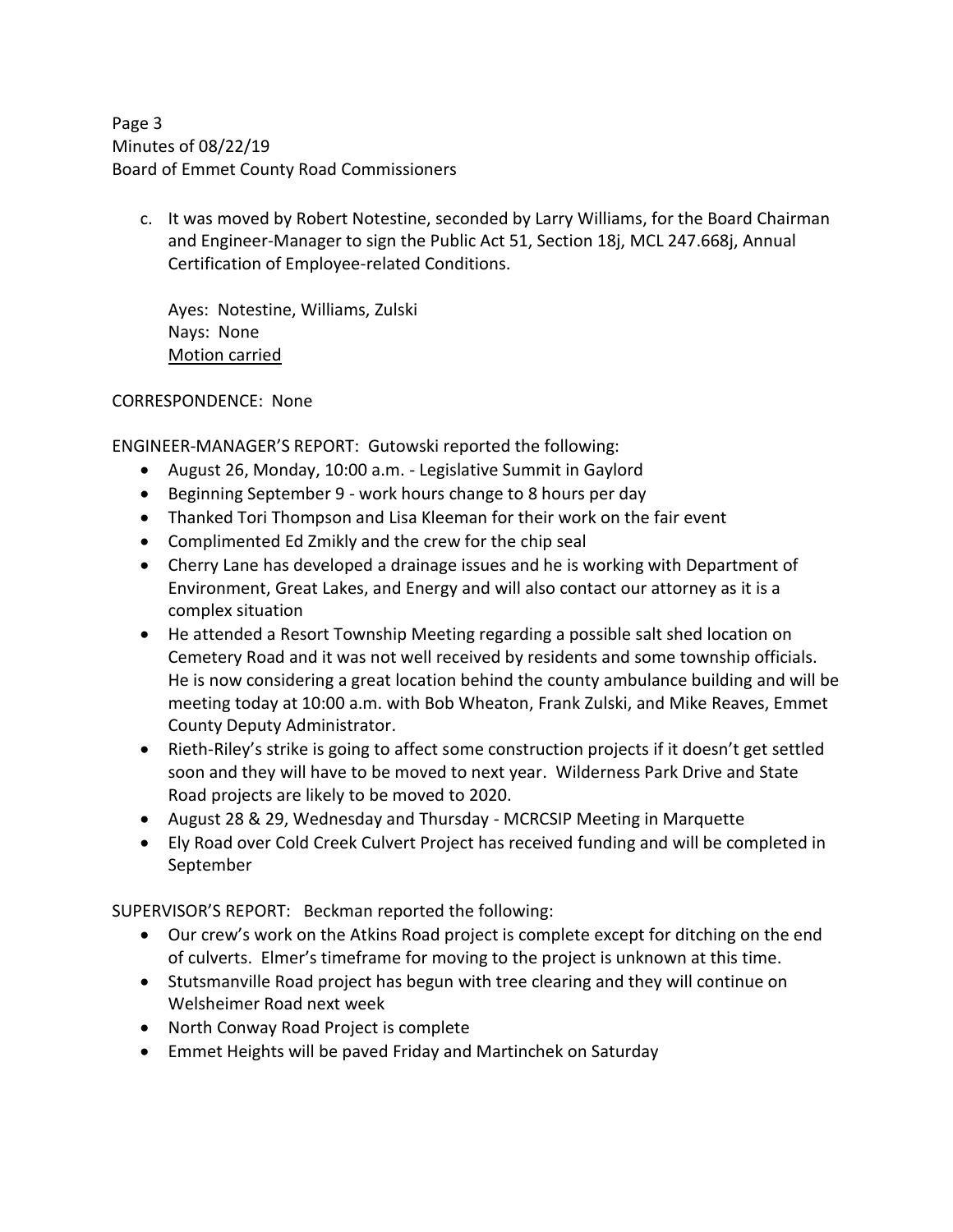Page 4 Minutes of 08/22/19 Board of Emmet County Road Commissioners

- Payne & Dolan will be completing ultra-thins next week in Bear Creek and Pleasantview Townships as well as beginning the milling on the BIA project on Pleasantview Road with paving scheduled for September 3 & 4
- Reith-Riley has said the Clayton and Greenwood Road projects will be finished this year

PERMIT/CAD REPORT: No Report.

EQUIPMENT SUPERINTENDENT'S REPORT: Genson reported he is going to Traverse City today to check out a used service truck and check on the status of the new trucks that have been ordered.

COMMISSIONERS' REPORT: Commissioner Notestine gave an update on the recycling efforts in Emmet County stating the county resident's recycling rate is 42% versus the state's goal of 15%. He also mentioned the county is beginning to use robots for sorting. Commissioner Notestine thanked John Gray and Ed Zmikly along with their crew for the shoulder work being completed along with the staff that have worked on the Fair project.

Commissioner Zulski inquired about J & N Construction and Beckman reported the quality of work this year improved on the North Conway Road Project versus last year on township projects. Zulski stated that township projects should be held to the same standard as MDOT projects. He also inquired as to the status of the Safety Banquet for this year, asked that it be scheduled, and expressed his appreciation to the crew. Zulski then inquired to the status of projects mentioning that we don't want to start any that may not get finished before the end of the construction season. Gutowski mentioned there may be one more project in Bear Creek Township that may be possible before the end of the season.

ROAD FOREMAN'S REPORT: Zmikly reported they have been doing lots of patching of pot holes, fixing culverts and finishing seal coat projects. Gray reported that the seal coat projects are almost wrapped up and they have been preparing to do a bunch of culverts and ditching.

FINANCE DIRECTOR REPORT: Kleeman gave an update on the fair exhibit and thanked the staff for their efforts and positive attitude.

#### PUBLIC COMMENT: None

Commissioner Zulski announced a closed session regarding a Letter of Understanding for Non CDL Employees with Teamsters Local No. 214. It was moved by Larry Williams, seconded by Robert Notestine, to go into closed session.